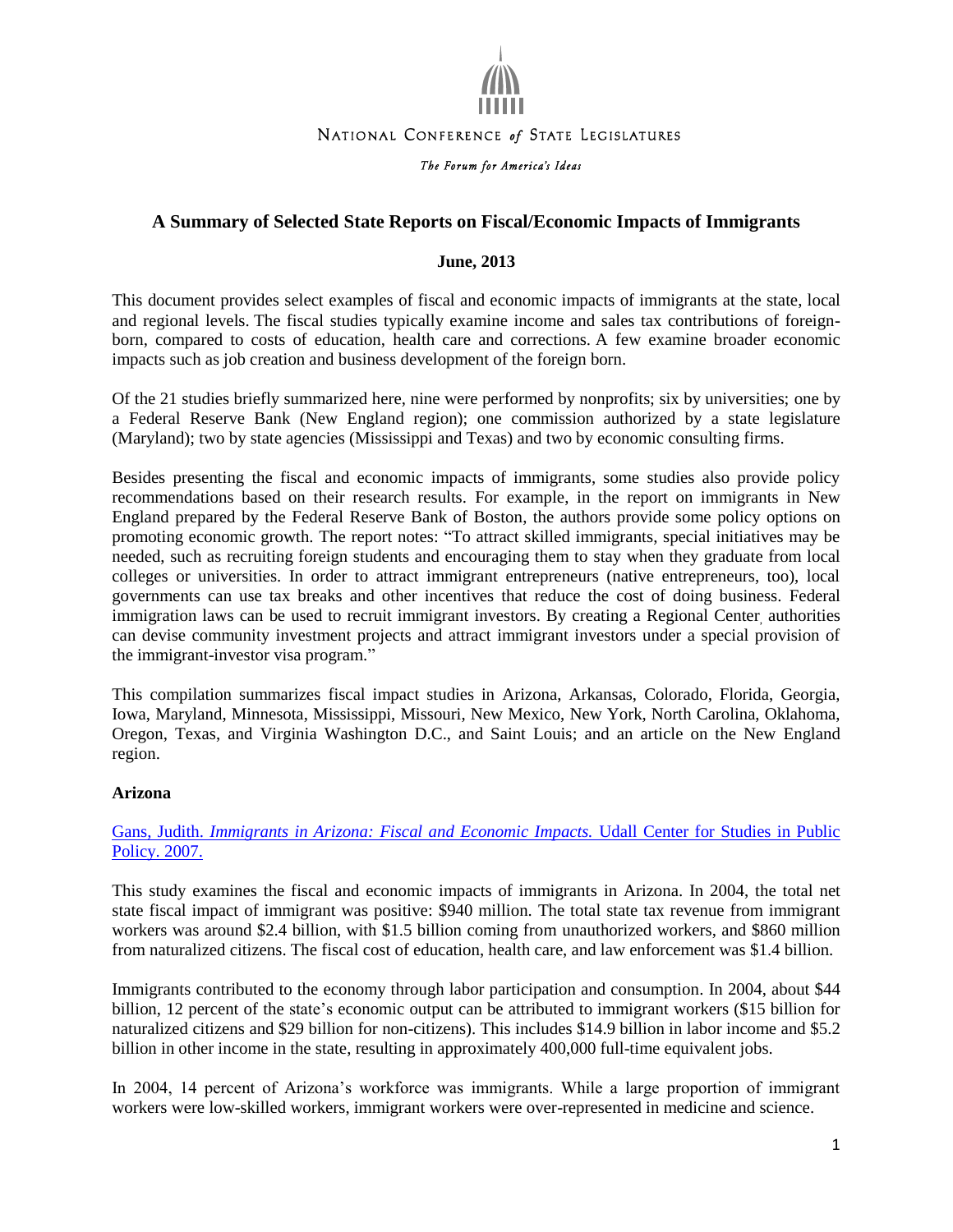## **Arkansas**

[Appold, Stephen J., Randy Capps, Michael Fix, Ying Huang, Fafael A. Jimeno S., James H. Johnson, Jr.,](http://www.wrfoundation.org/beyond-grantmaking/profile-of-immigrants-in-arkansas.html)  [John D. Kasarda, and Kristen McCabe, A](http://www.wrfoundation.org/beyond-grantmaking/profile-of-immigrants-in-arkansas.html) *Profile of Immigrants in Arkansas*, Migrant Policy Institute, [University of Arkansas, Kenan Institute of Private Enterprise, University of North Carolina at Chapel](http://www.wrfoundation.org/beyond-grantmaking/profile-of-immigrants-in-arkansas.html)  [Hill, January 2013.](http://www.wrfoundation.org/beyond-grantmaking/profile-of-immigrants-in-arkansas.html)

This three-volume report examines the demographic trends of immigrants in Arkansas, their economic and fiscal impacts, and a profile of the Marshallese community in Arkansas.

Arkansas ranked fourth among states in immigrant population growth from 2000-2010. In 2010, approximately 5 percent of Arkansas's residents were foreign-born, 42 percent of whom were unauthorized immigrants. From 2000 to 2010, Arkansas's foreign-born population grew by 82 percent.

Immigrant workers accounted for 7 percent of Arkansas's labor force, clustered in both low-skilled and high-skilled occupations. Between 2008 and 2010, immigrant workers comprised 13 percent of manufacturing workers, 16 percent of construction workers and 9 percent of agriculture workers. Between 2006 and 2010, approximately 17 percent of physicians and surgeons were foreign-born.

The study shows that immigrants have a slightly negative impact on Arkansas's state budget. In 2010, the tax contributions from immigrants were \$524 million, while state expenditures generated by immigrant households (education, health care and corrections) were about \$555 million, which implied a net cost of \$31 million in total, about \$127 per immigrant household member.

The report finds that immigrants have a large economic impact on the Arkansas economy. In 2010, immigrants contributed \$3.9 billion to Arkansas's economy through consumer expenditures and tax contributions. Subtracting the state fiscal expenditure (\$555 million), the net economic benefit of immigrants to Arkansas was \$3.4 billion.

# **Colorado**

Fairley, Elena and Rich Jones. *[Colorado's Undocumented Immigrants: What they pay, what they cost in](http://bellpolicy.org/sites/default/files/ImmigrationTaxesCost2011_1.pdf)  taxes*[, The Bell Policy Center, April, 2011.](http://bellpolicy.org/sites/default/files/ImmigrationTaxesCost2011_1.pdf)

In 2011, Fairley and Jones updated two 2006 studies by the Bell Policy Center. Previous studies argued that costs associated with unauthorized immigrants were approximately \$225 million each year, and the revenues generated by those unauthorized immigrants amounted to \$159 million, which left a 14 to 30 percent revenue shortfall to state and local government. Fairley and Jones now estimate that the fiscal impact of unauthorized immigrants is slightly positive to Colorado state government. The costs associated with unauthorized immigrants immigrants are mainly concentrated in three areas: K-12 education, emergency medical care and incarceration, estimated by the researchers' at approximately \$116.6 million per year. On the other hand, those unauthorized immigrants immigrants contribute to Colorado state tax revenues via sales taxes, proper taxes and personal income taxes, about \$167.5 million annually, which would fully cover the expenses they impose on the state: a \$ 50.1 million net benefit per year.

### **Florida**

[Eisenhauer, Emily, Alex Angee, Cynthia Hernandez, Yue Zhang.](http://media.miamiherald.com/smedia/2007/05/21/21/IMMIGRANTS_spring_2007.source.prod_affiliate.56.pdf) *Immigrants in Florida: Characteristics and Contributions*", Research Institute on [Social and Economic Policy, Florida International University,](http://media.miamiherald.com/smedia/2007/05/21/21/IMMIGRANTS_spring_2007.source.prod_affiliate.56.pdf)  [May 2007.](http://media.miamiherald.com/smedia/2007/05/21/21/IMMIGRANTS_spring_2007.source.prod_affiliate.56.pdf)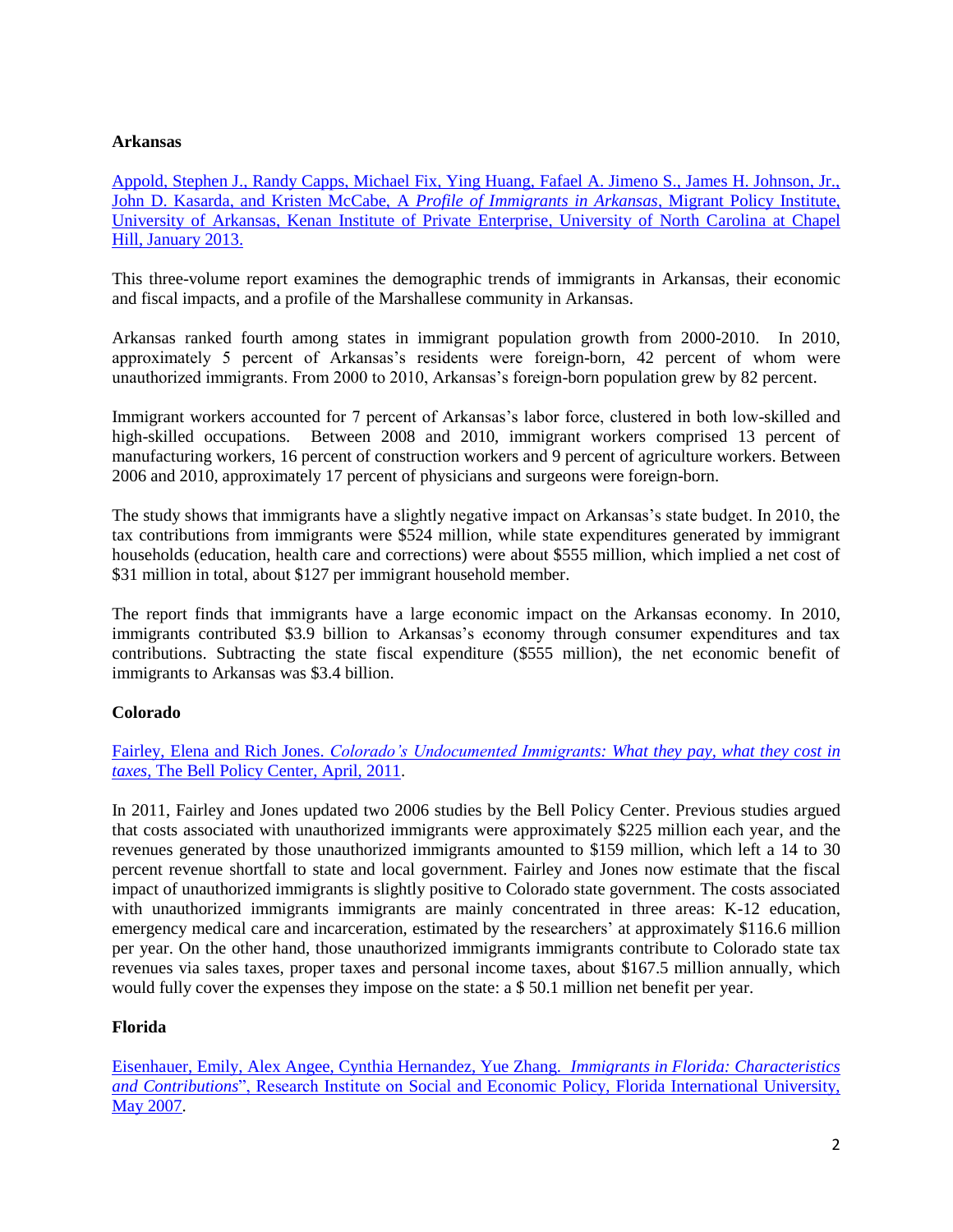This report presents statistics about immigrants in Florida and their contributions to the state's economy. Between 2002 and 2004 immigrant workers created greater net benefits than their native-born counterparts. Immigrant workers comprise 25 percent of Florida's labor force. Eisenhauer et al. compared the costs of government services and tax revenues generated between immigrant workers and nonimmigrant workers. In 2005, the median wage for immigrant workers was \$20,000, compared to \$23,400 for non-immigrants. On average, immigrant workers contribute approximately \$1,500 per capita annual gains compared to \$1,390 by non-immigrant workers. Between 2002 and 2004, on average, immigrant workers paid about \$3,258 into tax system, while receiving approximately \$3,258 public benefits. Immigrant workers are slightly more likely to be entrepreneurs: approximately 26 percent of immigrant workers are self-employed, compared to 23 percent of self-employed non-immigrant workers.

## **Georgia**

*[An Analysis of the Economic Impact of Undocumented Workers on Business Activity in the US with](http://www.lexisnexis.com/community/immigration-law/blogs/inside/archive/2008/05/21/an-essential-resource_3a00_-an-analysis-of-the-economic-impact-of-undocumented-workers-on-business-activity-in-the-us-with-estimated-effects-by-state-and-by-industry.aspx)  [Estimated Effects by State and by Industry.](http://www.lexisnexis.com/community/immigration-law/blogs/inside/archive/2008/05/21/an-essential-resource_3a00_-an-analysis-of-the-economic-impact-of-undocumented-workers-on-business-activity-in-the-us-with-estimated-effects-by-state-and-by-industry.aspx)* The Perryman Group. April 2008.

This study focuses on the economic impact of unauthorized immigrants in the United States and by select states and industries, as well as the estimated costs and benefits analysis of eliminating all unauthorized immigrant workers. The results suggest that unauthorized labor plays a vital role in U.S. business growth.

It cites that without the unauthorized workforce in Georgia (using 2007 dollars for monetary value), in a static scenario, the state would lose \$7,120 in expenditures per capita, \$2,639 in output losses per capita, and \$1,699 in income losses per capita. The static scenario estimates represent the immediate losses resulting from enforcement-only programs. In a dynamic scenario, expenditure losses per capita would be \$2,234, \$992 for output losses per capita, and \$622 for income losses per capita. The dynamic scenario estimates represent losses after market adjustments and new hiring has occurred.

The fiscal impact of unauthorizedimmigrant workers varies by different levels of governments. The overall taxes unauthorized immigrants pay into the system is greater than the amount of benefits they receive. However, many states and local public entities experience a net deficit because the costs of certain public services (education, health care, law enforcement, etc.) exceed the tax revenues they collect from unauthorized immigrant workers.

Coffey, Sarah Beth. *[Undocumented Immigrants in Georgia: Tax Contribution and Fiscal Concerns](http://gbpi.org/wp-content/uploads/2011/12/20060119_UndocumentedImmigrantsinGeorgia2.pdf)*. The [Georgia Budget and Policy Institute. January 2006.](http://gbpi.org/wp-content/uploads/2011/12/20060119_UndocumentedImmigrantsinGeorgia2.pdf)

The average unauthorized family in Georgia pays from \$2,340 to \$2,470 in state, local, income, and property taxes combined (based on an estimated unauthorized population of 228,000 to 250,000). State, local, income and sales tax contributions from unauthorized immigrants in Georgia are estimated between \$215.6 million and \$252.5 million.

### **Iowa**

Pearson, Beth and Michael Sheehan. *[Undocumented Immigrants in Iowa: Estimated Tax Contributions](http://www.iowapolicyproject.org/2007docs/071025-undoc.pdf)  and Fiscal Impact*[. Iowa Policy Project. October 2007.](http://www.iowapolicyproject.org/2007docs/071025-undoc.pdf)

The Iowa Policy Project estimated that each unauthorized immigrant family pays \$1,671 a year, amounting to a total of tax payments for unauthorized immigrants in Iowa between \$40 and \$62 million a year, assuming a 50 percent payment rate.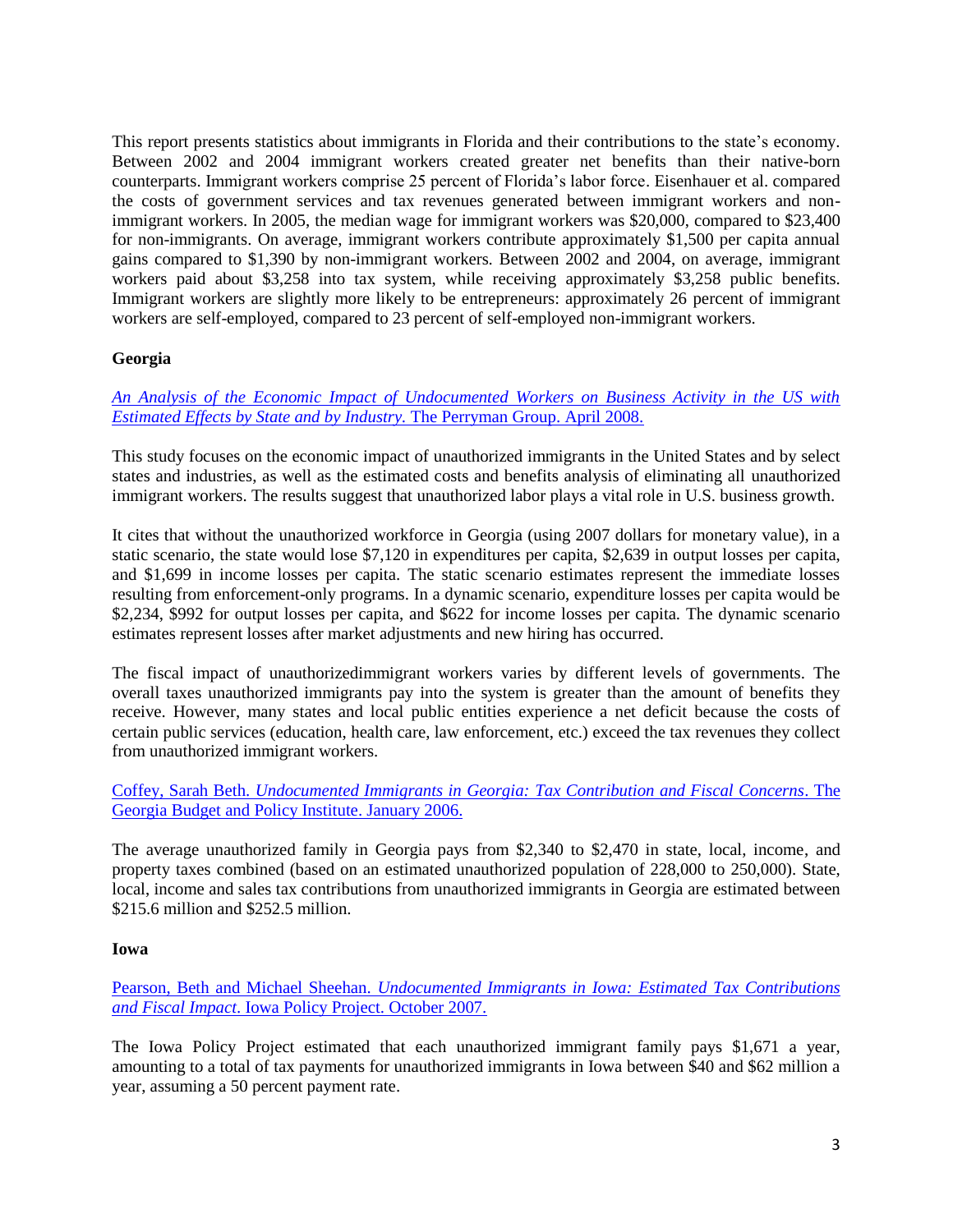In terms of the cost of K-12 education for unauthorized immigrants, the Iowa Policy Project determined that between 5,445 and 8,415 unauthorized immigrants are between the ages of 5 and 18. Using the perpupil education cost in Iowa of \$6,497, costs to the state for providing K-12 education to unauthorized immigrants is between \$35 million and \$54 million (2005).

According to the study, the tax payments made by unauthorized immigrants are 80 percent of the taxes paid by legally documented families with similar incomes; however, unauthorized immigrants do not qualify for as many services.

# **Maryland**

[Commission to Study the Impact of Immigrants in Maryland,](http://www.inforum.umd.edu/mdimmigration/content/md_immigration_commission_finalreport.pdf) *The Impact of Immigrants in Maryland*, Final [Report, February 8, 2012.](http://www.inforum.umd.edu/mdimmigration/content/md_immigration_commission_finalreport.pdf)

The Maryland legislature authorized a commission to gain a broader understanding of the economic and fiscal issues surrounding immigration and to provide recommendations to the legislature (HB1602, June 2008).

In 2010, 13.9 percent of Maryland's residents were foreign-born. Between 2000 and 2010, Maryland's work force grew by 15.2 percent and foreign-born workers accounted for 57.1 percent of its work force growth. From 2000 to 2010, foreign-born workers' share of the labor force increased by 5.9 percentage points (12 percent in 2000 versus 17.9 percent in 2010). Foreign-born workers are overrepresented in some high-skilled occupations. For example, in 2006, foreign-born workers accounted for 27 percent of Maryland's scientists, 21 percent of health care practitioners and 19 percent of mathematicians and computer specialists. Meanwhile, low-skilled immigrant workers also play an important supporting role in the growth of industries such as construction, personal services and tourism in Maryland.

# **Missouri**

Ehresman, Ruth. *[Undocumented Workers: Impact on Missouri's Economy](http://www.mobudget.org/files/Undocumented%20Workers%20Impact%20on%20Missouri%20Economy%20June%2006.pdf)*. The Missouri Budget Project. [June 2006.](http://www.mobudget.org/files/Undocumented%20Workers%20Impact%20on%20Missouri%20Economy%20June%2006.pdf)

In 2005, the tax contributions from unauthorized immigrant workers including sales, income (from \$25 to \$50 million) and property tax (from \$4 to \$7 million), were estimated between \$29 million and \$57 million (based on a 50 percent compliance rate with employers). This study estimated the cost for educating the children of unauthorized immigrant workers as between \$17.5 and \$32.6 million in 2005.

### **Minnesota**

Fennelly, Katherine and Anne Huart, *[The Economic Impact of Immigrants in Minnesota](http://www.hhh.umn.edu/people/kfennelly/pdf/eco_impacts_report_2010.pdf)*, Hubert H. [Humphrey Institute of Public Affairs, University of Minnesota, March, 2010.](http://www.hhh.umn.edu/people/kfennelly/pdf/eco_impacts_report_2010.pdf)

This report includes chapters on Minnesota's demographics, characteristics of immigrants, measuring costs and benefits, and costs attributed to immigrants.

In 2008, there were 386,380 foreign-born residents in Minnesota (about 45 percent of whom were naturalized citizens), comprising 7.45 percent of the region's population. Immigrant workers represented 8.5 percent of Minnesota's labor force. Minnesota has been experiencing an aging population. Between 2000 and 2006 about 49.4% of Minnesota's counties experienced population decline, and immigrants have accounted for a majority of the growth in the labor force in Minnesota.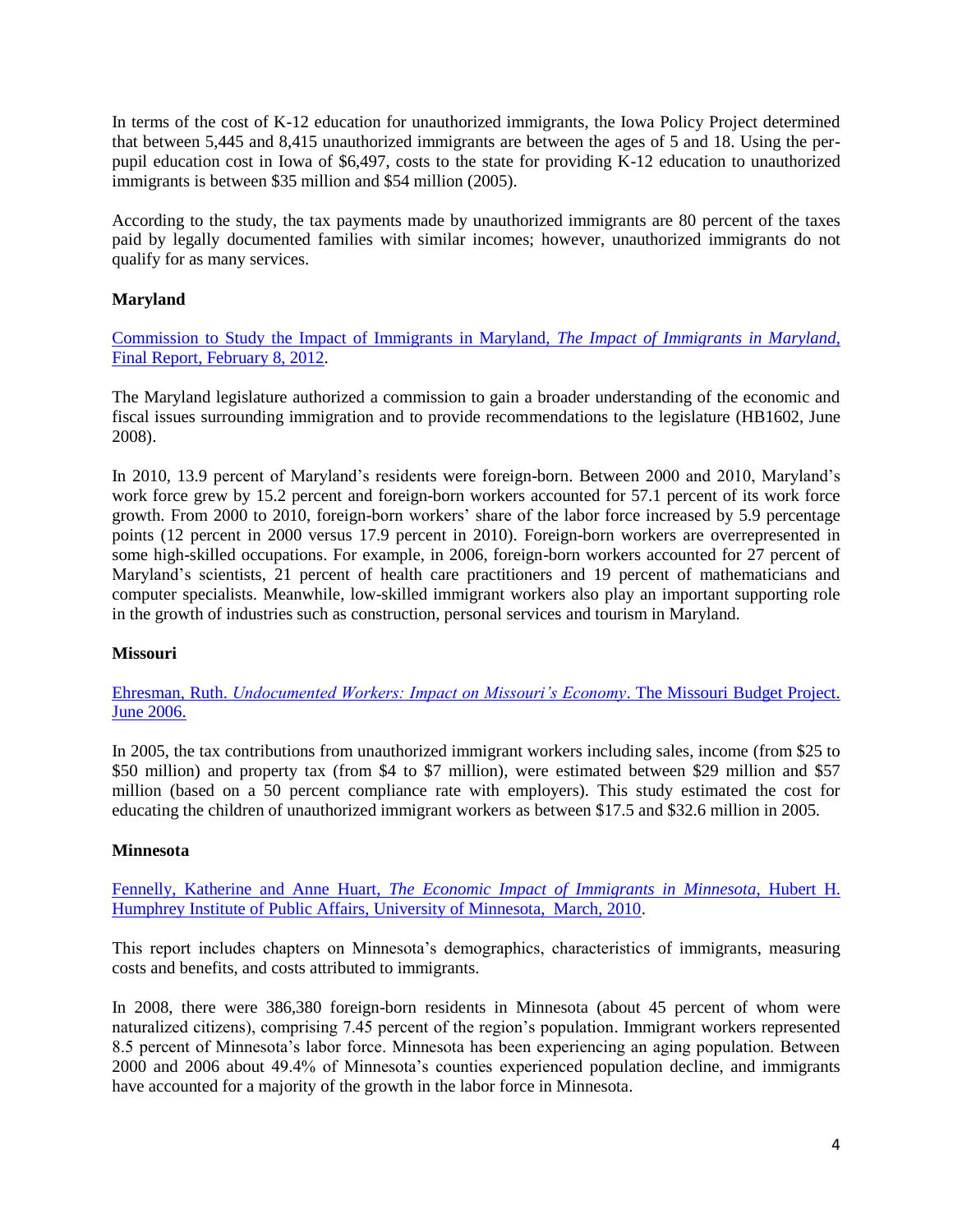Immigrant workers have been playing an important role in the economy of Minnesota. It is estimated that Minnesota would lose over 24,000 permanent jobs and \$1.2 billion in personal income in the absence of immigrant workers. Immigrant-owned businesses generated \$331 million in net income to Minnesota in 2000. Immigrants in Minnesota are also active in becoming entrepreneurs: since 1990 the number of Hispanic-owned business has grown about 350 percent.<sup>1</sup>

# **Mississippi**

Bryant, Phil, *[The Impact of Illegal Immigration on Mississippi: Costs and Population Trends,](http://www.osa.state.ms.us/documents/performance/illegal-immigration.pdf)* State of [Mississippi, Office of the State Auditor, February 21, 2006.](http://www.osa.state.ms.us/documents/performance/illegal-immigration.pdf)

This 2006 study is prepared by the performance audit division of the state of Mississippi. Accordingly, the report first presents the unauthorized immigrant population residing in Mississippi, and then it turns to estimates of costs and tax contributions generated by unauthorized immigrants. The report also summarizes the policies and studies focusing on unauthorized immigrants in other states. Based on the findings, the report provides policy recommendations.

The report asserts that unauthorized immigrants impose a net deficit on Mississippi's budget: a \$25 million annual revenue gap generated by unauthorized immigrants (about \$510 per unauthorized immigrant). The estimate is based on the assumption that there are 4,900 unauthorized immigrants residing in Mississippi. The revenues mainly come from sales taxes (approximately \$41 million) and income taxes (approximately \$3 million). The costs associated with unauthorized immigrants total an estimated \$69 million annually and include education (including educational costs of unauthorized immigrants' American-born children), health care, incarceration costs and remittance loss.

### **New England**

l

Orrenius, Pia M. and Madeline Zavodny, *[The Role of Immigrants in the New England Economy](http://www.bostonfed.org/commdev/c&b/2012/spring/role-of-immigrants-in-the-new-england-economy.pdf)*, Federal [Reserve Bank of Boston, Communities & Banking, Spring 2012, Volume 23, No.2.](http://www.bostonfed.org/commdev/c&b/2012/spring/role-of-immigrants-in-the-new-england-economy.pdf)

This article notes that even though immigrants residing in New England make up a smaller share of labor force than the national level, they have a greater share of the work force growth. This benefits New England's economy since New England, along with Midwestern states, has been experiencing population loss for the past several decades. The article discusses the characteristics of immigrants in New England and their contributions to local economic growth by adding high skills, innovation and entrepreneurship.

The share of foreign-born population differs across New England states. In 2009, three states had a high concentration of foreign-born residents: Connecticut (13.1 percent), Massachusetts (14.3 percent), and Rhode Island (12.7 percent. Other other states had a low proportion of foreign-born population: Maine (3.3 percent), New Hampshire (5.2 percent), and Vermont (3.3 percent).

Foreign-born residents in New England tend to be more educated than the immigrants nationally. Compared to the national immigrant population, immigrants residing in New England are more likely to finish high school (46 percent to 44 percent) and earn a college degree (33 percent to 27 percent).

Immigrant workers in New England are more likely to be employed than their native-born counterparts. Immigrant workers are overrepresented in STEM fields (science, technology, engineering, and mathematics). Among high-skilled workers, immigrants are more than twice as likely to receive patents as

 $1$  This includes native-born Hispanic Americans. Business ownership rate is not reported separately for immigrants and studies usually use Hispanic ethnicity as a proxy to Hispanic immigrants.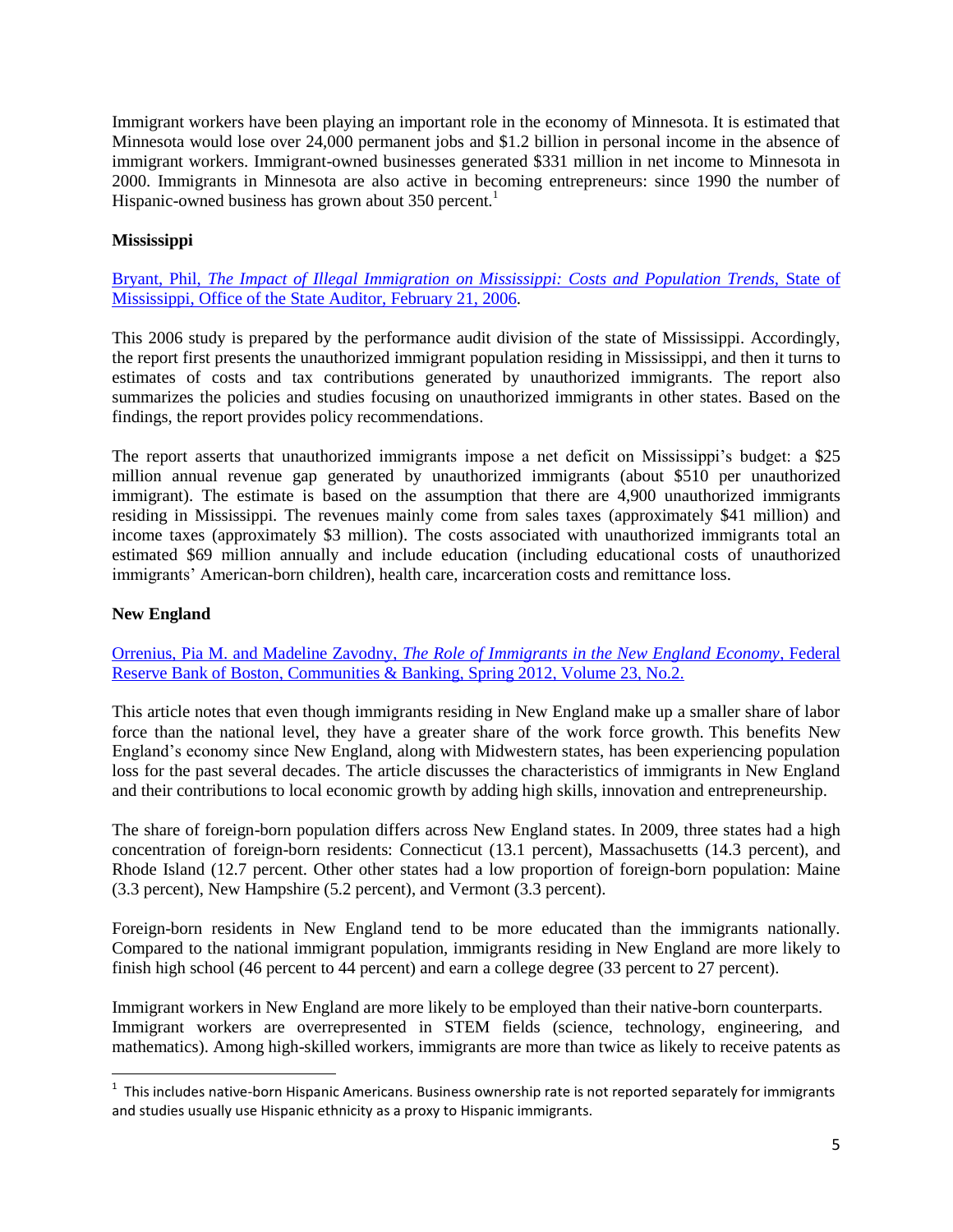their native counterparts. Immigrants are also active in entrepreneurship in New England: more than onequarter of biotechnology firms were founded by immigrants.

# **New Mexico**

*[Undocumented Immigrants in New Mexico: State Tax Contributions and Fiscal Concerns.](http://www.nmvoices.org/fpp_attachments/immigrant_tax_rpt_fact_sheet_5-06.pdf)* New Mexico [Voices for Children, Fiscal Policy Project. May 2006.](http://www.nmvoices.org/fpp_attachments/immigrant_tax_rpt_fact_sheet_5-06.pdf) 

This study estimates that the cost of education for unauthorized students is between \$47 million and \$69 million, using one study from the Pew Center and one from the INS. Each study found a different estimate of tax payments made by unauthorized immigrants.

For unauthorized immigrants who have been in the U.S. fewer than 10 years, both studies show they generated positive fiscal gains for New Mexico's state government. The Pew Center found \$69.26 million were paid in taxes. Using this estimate, the state made \$1.814 million from immigrant taxes after the cost of education. The INS estimated \$50.371 million were paid in taxes by unauthorized immigrants, so the government gained \$1.25 million after the cost of education.

# [Immigrants and the New Mexico Economy: Working Hard for Low Wages, New Mexico Voice for](http://www.nmvoices.org/fpp_attachments/immigrants_and_economy_full_rpt_6-08.pdf)  [Children, New Mexico Fiscal Policy Project. June 2008.](http://www.nmvoices.org/fpp_attachments/immigrants_and_economy_full_rpt_6-08.pdf)

This study presents the positive economic contribution of the foreign-born population to New Mexico's economy and argues that the impact of the foreign-born population on health care and social security at the national level is relatively small.

Immigrants compose 10 percent of New Mexico's total population: 29 percent of them are naturalized citizens and the rest are non-citizens. Compared to native-born residents in New Mexico, the labor force participation rate of foreign-born population is higher (63.7 percent for foreign-born population versus 62.4 percent for natives). Immigrant workers are more likely to be self-employed and cluster in low-paid sectors such as services and construction industries than their native counterparts. In 2006, 12 percent of native-born families were living under the poverty line, while the number for foreign-born families was 26 percent (15 percent for naturalized citizens' families and 33 percent for non-citizens' families).

### **New York**

### Fiscal Policy Institute, *[A Profile of Immigrants in the New York State Economy](http://www.fiscalpolicy.org/publications2007/FPI_ImmReport_WorkingforaBetterLife.pdf)*, November 2007.

This study first provides an overall role of immigrants in the New York State economy, and then looks specifically at immigrants with different characteristics: immigrant residents in New York City, upstate and downstate; authorized and unauthorized immigrants, and different race and ethnic groups within immigrants.

In 2005, approximately 21 percent of residents in New York State were foreign-born, and accounted for 26 percent of labor force. About three quarters of New York State's foreign-born residents are concentrated in New York City. Immigrants were 37 percent of New York's residents. Immigrants residing in New York City tend to have higher labor force participation rate, (64 percent, compared to 60 percent of native-born). Between 2003 and 2004, there were about 635,000 unauthorized immigrants in the New York State, representing 16 percent of immigrants in the state.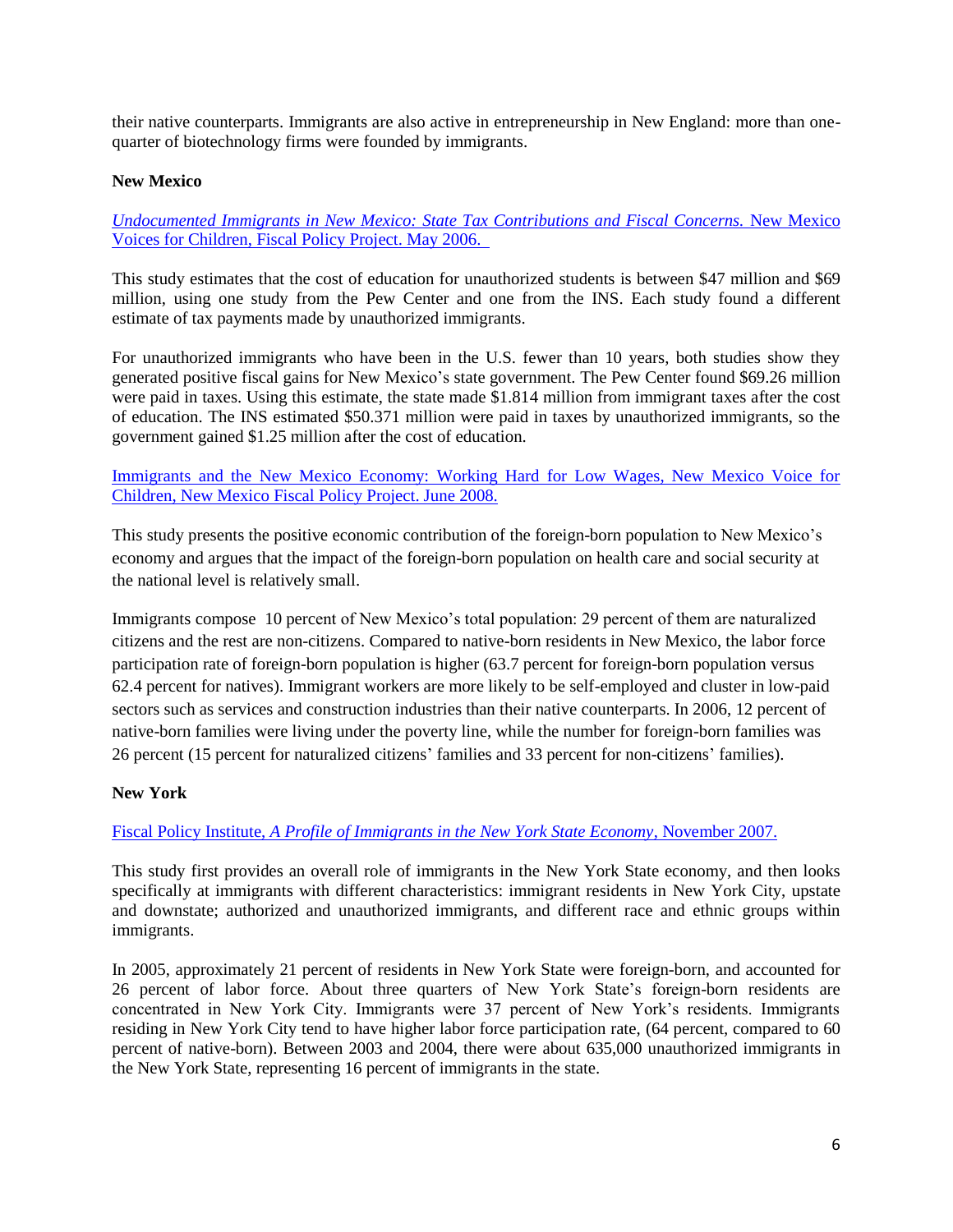In 2006, immigrant workers in New York contributed approximately 22.4 percent (\$229 billion) of New York's Gross Domestic Product (GDP). Foreign-born residents are nearly as likely to be home-owners as native-born. In 2005, about 34 percent of foreign-born residents live in owner-occupied homes, compared to 39 percent for native-born New York residents.

Immigrant families contribute to the growth of middle class in New York City: they are most likely to be middle class families. There are no significant differences between the median income of immigrant families and native-born families in New York.

Immigrants are also contributing to entrepreneurship in New York City: between 1992 and 2002, the number of Hispanic-owned firms doubled and the number of Asian-owned firms grew about four-fold Between 1994 and 2004, neighborhoods with large numbers of immigrants experienced higher growth rate in both employment and in number of business than the average numbers of New York City.

# **North Carolina**

Johnson, James H. and John D. Kasarda. *[The Economic Impact of the Hispanic Population on the State](http://www.ncbankers.org/uploads/File/CommService/HispanicStudy.pdf) of North Carolina.* [The University of North Carolina. January 2006.](http://www.ncbankers.org/uploads/File/CommService/HispanicStudy.pdf)

This study looks beyond comparisons of tax contributions and costs of services for Hispanic populations, and examines the implications of Hispanic workers on the total economic output and competitiveness of the state. It provides breakdowns of Hispanic self-employed workers by industry, average personal wages and salary earnings, taxes paid by Hispanics, etc. (The study includes all Hispanics, whether citizen, legal, or unauthorized.)

The study estimates that Hispanics spent \$9 billion in North Carolina in 2004. Total tax contributions from the Hispanic population are estimated at \$756 million annually. State costs were estimated at \$817 annually (K-12 education - \$467 million; health care - \$299 million; and corrections - \$51 million). This leaves the state with a net cost of \$61 million. The report notes that these costs should be put in context of the broader contributions of Hispanics to the state's economic output and cost competitiveness [20]

### **Oklahoma**

*[A Computable General Equilibrium \(CGE\) Analysis of the Impact of the Oklahoma Taxpayer and Citizen](http://economicimpactgroup.com/Resources/HB%201804%20Impact%20Analysis%20Rep.pdf)  Protection Act of 2007.* [The Economic Impact Group, LLC. Edmonton, Oklahoma: March 24, 2008.](http://economicimpactgroup.com/Resources/HB%201804%20Impact%20Analysis%20Rep.pdf) 

In March 2008, the Economic Impact Group analyzed the possible effects of decline in the Oklahoma workforce, from low to high outflow of foreign born workers, after the passage of SB 1804. If 25,000 foreign-born workers leave the state (low impact), in the short run (no offsetting in migration) the outflow would produce a 0.58 percent reduction in the Oklahoma Gross State Product (GSP), or \$785.5 million (relative to 2006 production levels). If 50,000 foreign born workers leave the state (medium impact), GSP would decline by 1.32 percent, or \$1.8 billion. If 90,000 foreign born workers leave the state (high impact), GSP would decline by 2.27 percent, or \$3 billion. According to the study, the 50,000 worker outflow is the most plausible scenario; 50,000 foreign born workers would constitute approximately 3 percent of the Oklahoma labor force.

### **Oregon**

Oregon Center for Public Policy, *[Issue Brief: Undocumented Workers are Taxpayers, too,](http://www.ocpp.org/2012/01/25/iss20120120undocumented-workers-are-taxpayers-too/)* January 25, [2012.](http://www.ocpp.org/2012/01/25/iss20120120undocumented-workers-are-taxpayers-too/)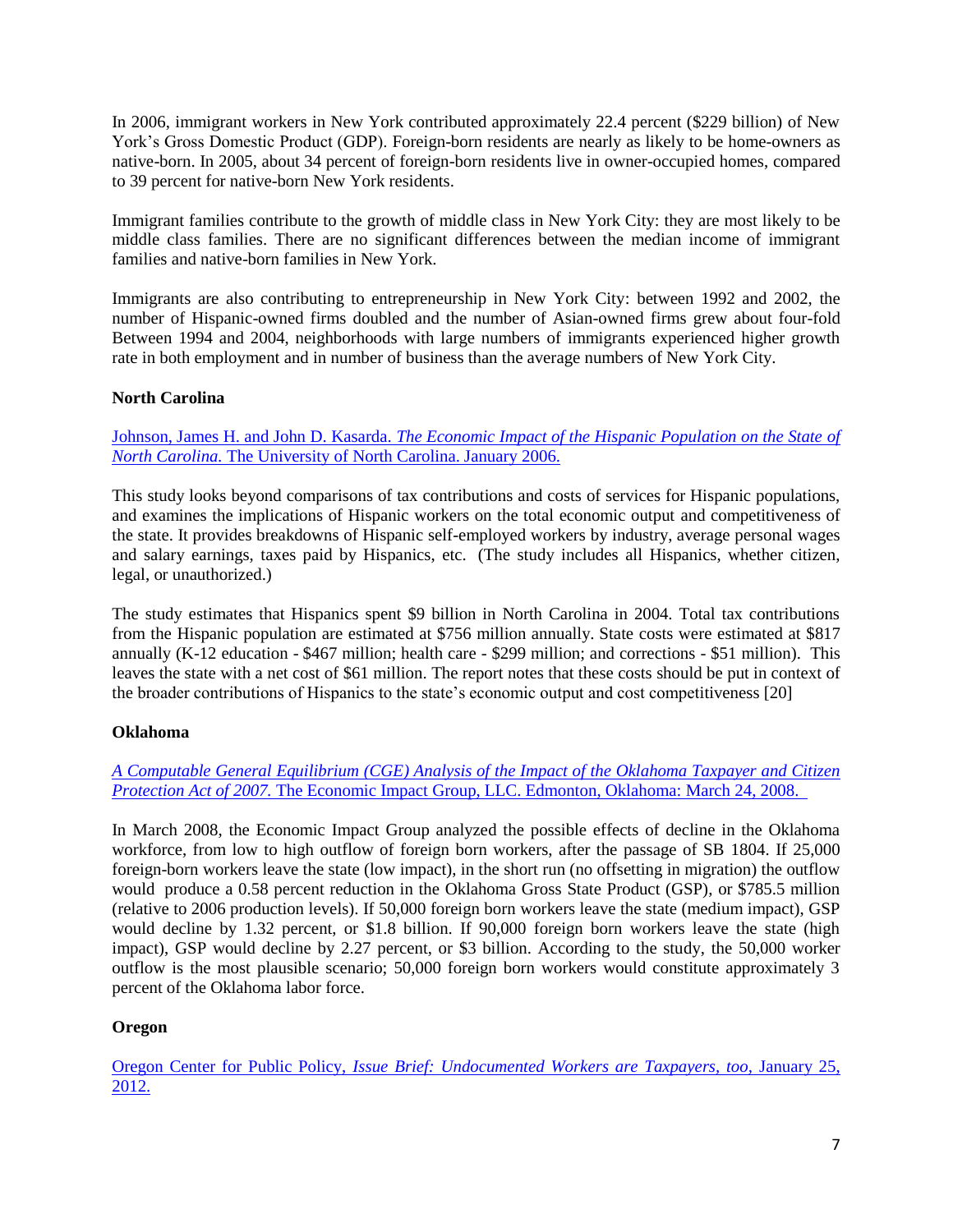The study calculates the tax contributions by unauthorized workers in Oregon. The 110,000-220,000 unauthorized immigrants residing in Oregon are estimated to earn approximately \$2.3 billion to \$4.5 billion per year. Their tax contributions are mainly in three areas: state and local income tax, excise and property taxes, social security taxes and Medicare taxes, which total roughly between \$154 million and \$309 million. In addition to the taxes paid by the unauthorized workers, there are also matching tax contributions from the employers of those unauthorized workers, about \$121 million to \$243 million per year.

## **Texas**

Combs, Susan. *[Undocumented Immigrants in Texas: A Financial Analysis of the Impact to the State](http://www.window.state.tx.us/specialrpt/undocumented/undocumented.pdf)  Budget and Economy*[. Texas Comptroller of Public Accounts. December 2006.](http://www.window.state.tx.us/specialrpt/undocumented/undocumented.pdf)

The study looks at the fiscal impact of unauthorized immigrants on Texas state government and the potential impact on the economy in the absence of unauthorized immigrants.

In 2005, approximately 1.4 million residents in Texas were unauthorized immigrants. Unauthorized immigrant workers generated net fiscal benefits to the Texas state government, but net fiscal costs to the local governments. It is estimated that the total revenue contribution, including state revenues and school property tax, from unauthorized immigrants was \$1.58 billion. The total estimated cost of unauthorized immigrants, including education, health care, and incarceration, was \$1.16 million leaving the net benefit to the state at \$424 million in fiscal year 2005. However, localities incurred costs of \$1.44 billion in health care and law enforcement costs not reimbursed by the state. In 2000-2001, the total cost of public education for 125,000 unauthorized immigrant students was \$806 million. In 2004-2005, the total cost of public education for 135,000 unauthorized immigrant students was \$957 million.

The study also estimates that removing those 1.4 million unauthorized immigrants from Texas in 2005 would lead to a 298,000 total employment loss and \$17.7 billion of total gross regional product loss.

### **Virginia**

Okos, Sara, Sookyung Ob and Michael Cassidy, *[Critical Assets: The State of Immigrants in Virginia's](http://www.thecommonwealthinstitute.org/2012/10/24/critical-assets-the-state-of-immigrants-in-virginias-economy/)  Economy*[, The Commonwealth Institute, October 2012.](http://www.thecommonwealthinstitute.org/2012/10/24/critical-assets-the-state-of-immigrants-in-virginias-economy/)

This report highlights the key economic and demographic trends of the foreign-born population in Virginia.

In 2010, Virginia ranked as the ninth-largest immigrant state in America, with approximately 900,000 immigrants residing in the state, or about 11.3 percent of the state's total population. In 2010, almost half of foreign-born residents in Virginia were naturalized citizens.

In 2010, foreign-born workers consisted of 15 percent of the labor force. The labor force participation rate among immigrant workers in Virginia is much higher than Virginia natives (74.4 percent versus 65.5 percent), and the ratio is also greater than that of foreign-born workers at the national level (74.7 percent versus 67.7 percent). The poverty rate of immigrants in Virginia is lower than both their native-born counterparts in Virginia and average poverty rate of immigrants at the national level.

Immigrants in Virginia tend to be more educated than native-born counterparts. In 2010, approximately 38 percent of its foreign-born residents received college degree or higher, compared to 34 percent for Virginia natives. The average number of U.S. native-born with college degree is 28.5 percent.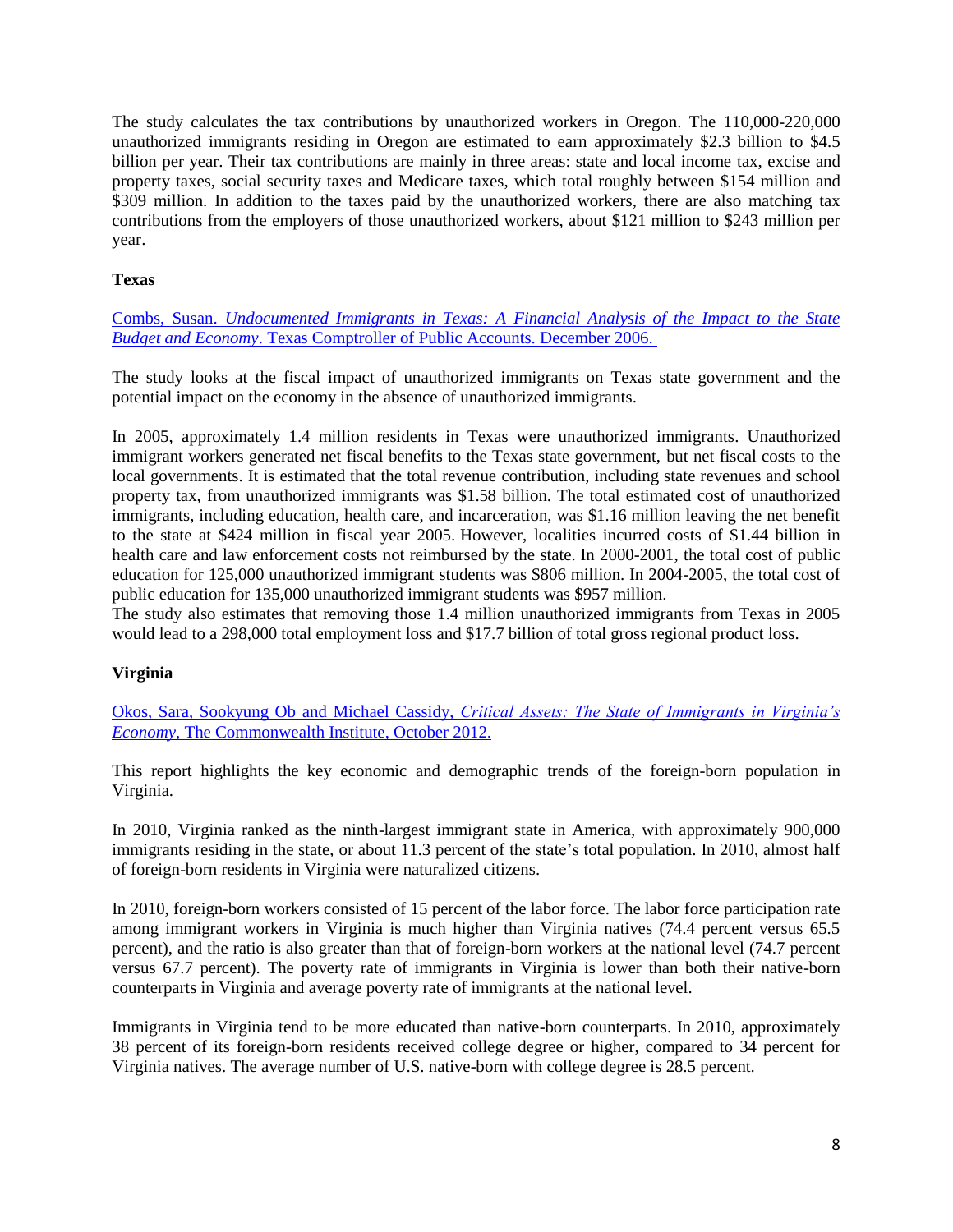Immigrants in Virginia are more likely to be business owners. About 17 percent of Virginia's entrepreneurs are immigrants. Between 2000 and 2010, more than 40 percent growth of entrepreneurship in Virginia can be attributed to immigrants.

The report also points out concerns about foreign-born residents in Virginia: in 2010, about 30 percent of them were not covered by any health insurance, which was three times higher than the native-born. Since 2007, the average earnings remained constant while their native-born counterparts saw a 4 percent increase in wages.

# **Washington D.C.**

[Capps, Randy, Everett Henderson, Jeffrey Passel, Michael Fix.](http://www.urban.org/UploadedPDF/411338_civic_contributions.pdf) *Civic Contributions: Taxes Paid by [Immigrants in the Washington D.C. Metropolitan Area.](http://www.urban.org/UploadedPDF/411338_civic_contributions.pdf) The Community Foundation. May 2006.* 

This study looks at the tax contributions by immigrant residents in Washington D.C. Between 1999 and 2000, immigrant households earned a total income of \$29.5 billion, about 19 percent of the regional aggregate income. About 18 percent (\$9.8 billion) of all taxes paid can be attributed immigrant residents in the region.

Immigrant households, on average, have lower income than their native counterparts, but they pay almost the same share of income taxes. The study also examines the income taxes paid by immigrant families and native-born families with different educational attainments. On average, among the most educated and highest earners, immigrant families pay higher taxes than natives. On the other end of education level and lower income groups, immigrants tend to pay less in income taxes than the native-born.

This study finds that better-educated households pay higher taxes whether they are headed by immigrants or natives. In 1999–2000, the average tax payment was three times as high for households headed by immigrants with a four-year college degree as for those headed by immigrants without a high school degree (\$36,000 versus \$12,000). English-speaking immigrant households also paid more taxes than natives, but native households paid more taxes than non-English speaking immigrant households. The study asserted that by enhancing English language classes for Limited English Proficiency (LEP) immigrants, those immigrants could enhance their income and pay more taxes.

# **Saint Louis**

### Strauss, Jack, *[The Economic Impact of Immigration on St. Louis](http://www.slcec.com/cmss_files/attachmentlibrary/Economic%20impact%20study%20-%20Immigration1.pdf)*, Saint Louis University, June 2012.

The study focuses on the economic impact of immigration on St. Louis. The first part of the study provides demographic and occupational profile of immigrants in St. Louis, and then the study presents a short literature review on the studies of the economic impact of immigrants. The study later focuses on the economic impact of immigrants in St. Louis and policy recommendations based on the results of previous studies and this paper.

Only about 4.5 percent of metropolitan St. Louis' population is immigrants, which is substantially lower than the nation's other large metro areas. Immigrants residing in metropolitan St. Louis are generally well-educated and earn high incomes. They are 44 percent more likely to have at least college degree and 130 percent more likely to have an advanced degree than native workers. Their average annual income is about \$83,000, which is 25 percent higher than the average American-born worker. In addition, they are 60 percent more likely to start asmall business than their native counterparts.